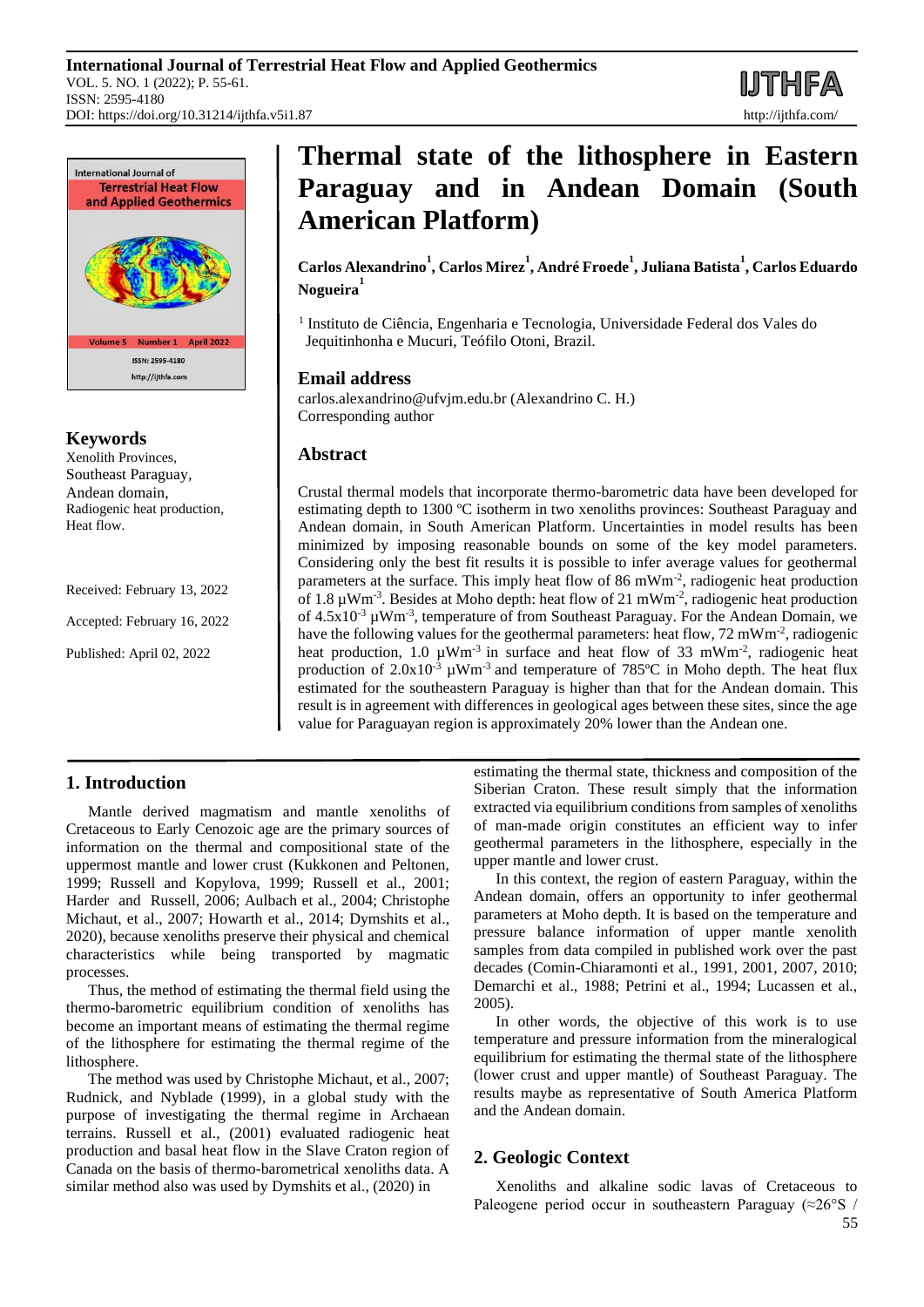≈57°W) and the margins of the Andes (≈26°S / ≈65°W). These locations are indicated in Figure (1) which outlines the study area in simplified form (as referred to in studies of Scheuber and González 1999; Ramos, 2008; Comin-Chiaramonti et al., 1991, 2001; 2007, 2010).

In these regions the tectonic configurations are distinct, while the Andean Domains characterized as a compressible environment. In Southeast Paraguay it is extensible, as indicated by fissures in an intracratonic area. In both locations the host lavas and xenoliths reveal geochemical and isotopic commonalities (Scheuber and González 1999; Ramos, 2008; Comin-Chiaramonti et al., 1991, 2001; 2007, 2010).



*Figure 1 - Map of study region indicating: A, contours of depth in km of subducting Nazca slab based on results of seismic data; B, outlines of Cretaceous rift systems; C, region of extension of intense early Paleozoic reworking of Proterozoic material; D, inferred positions of major cratonic fragments below Phanerozoic cover; E, localities characterized by sodic alkaline magmatism with mantle xenoliths: 1, Asunción (59 Ma) 2, Misiones (118 Ma); 3, Belén (130 Ma); 4, Las Conchas and Cadillal (100 Ma); 5, Finca del Rodeo (96 Ma). (adapted from Comin-Chiaramonti et al. 2007).*

There are two main types of xenolith mantle-related suites in the study area, the so-called potassium-poor (LK), and the potassium-rich (HK). The potassium-rich suites occur only in Paraguay. The composition of both suites ranges from lherzolite to dunite, indicating occurrence of melt extraction (Scheuber and González 1999; Taylor et al. 2005; Ramos 2008, Comin-Chiaramonti et al., 2001, 2007; 2009).

# **3. Materials and Methods**

This magmatism locally includes mantle xenoliths (spinel facies) in Paraguay (Misiones and Asunción, Figure (1)) and in Andes (Las Conchas, Figure 1), these mantle xenoliths vary in size from a few centimeters to 45 cm and provide the unique opportunity for a direct sampling of the subcontinental mantle (Lucassen et al., 2005)

Southeastern and central Paraguay, (Figure 1), have the most recent magmatic events in the study area. These events are characterized by alkaline-potassic and alkalinecarbonatite magmatism that occurred from the Lower Cretaceous to the Paleogene (Comin-Chiaramonti et al., 2001, 2007, 2010; Velázquez et al., 2006).

In the Andean domain rock types vary between mafic and ultramafic, with ankaratrites predominating in Finca del Rodeo, and basanites in Las Conchas and Cadillal (Lucassen et al., 2005).

Tables (1) and (2) present the pressure and temperature information, as well as the types of dominant minerals present in xenoliths samples in the Southeast Paraguay and Andean Domain, compiled from various works (Comin-Chiaramonti et al., 2010; Demarchi et al., 1988; Petrini et al., 1994 and Lucassen et al., 2005).

The last column of Table (1) and Table (2) provide sample description. In Table (1) the samples are Alkaline, either potassic or carbonatite. In Table (2) the samples are mafic or ultramafic. Details on the geothermometers and geobarometers used to estimate the pressure and temperature of equilibrium can be consulted in the references from which the information was compiled.

*Table 1 - Pressure and Temperature (P-T) data on mantle xenoliths in Southeast Paraguay.*

| P(kb) | $T({}^oC)$ | <b>Description</b>                 |  |  |
|-------|------------|------------------------------------|--|--|
| 11    | 841        | Alkaline (potassic or carbonatite) |  |  |
| 16    | 881        | Alkaline (potassic or carbonatite) |  |  |
| 17    | 963        | Alkaline (potassic or carbonatite) |  |  |
| 19    | 971        | Alkaline (potassic or carbonatite) |  |  |
| 17    | 975        | Alkaline (potassic or carbonatite) |  |  |
| 18    | 978        | Alkaline (potassic or carbonatite) |  |  |
| 17    | 979        | Alkaline (potassic or carbonatite) |  |  |
| 18    | 983        | Alkaline (potassic or carbonatite) |  |  |
| 18    | 988        | Alkaline (potassic or carbonatite) |  |  |
| 20    | 990        | Alkaline (potassic or carbonatite) |  |  |
| 19    | 995        | Alkaline (potassic or carbonatite) |  |  |
| 20    | 1000       | Alkaline (potassic or carbonatite) |  |  |
| 18    | 1000       | Alkaline (potassic or carbonatite) |  |  |
| 19    | 1003       | Alkaline (potassic or carbonatite) |  |  |
| 19    | 1005       | Alkaline (potassic or carbonatite) |  |  |
| 20    | 1014       | Alkaline (potassic or carbonatite) |  |  |
| 20    | 1028       | Alkaline (potassic or carbonatite) |  |  |
| 21    | 1033       | Alkaline (potassic or carbonatite) |  |  |
| 21    | 1067       | Alkaline (potassic or carbonatite) |  |  |
| 20    | 1104       | Alkaline (potassic or carbonatite) |  |  |
| 21    | 1128       | Alkaline (potassic or carbonatite) |  |  |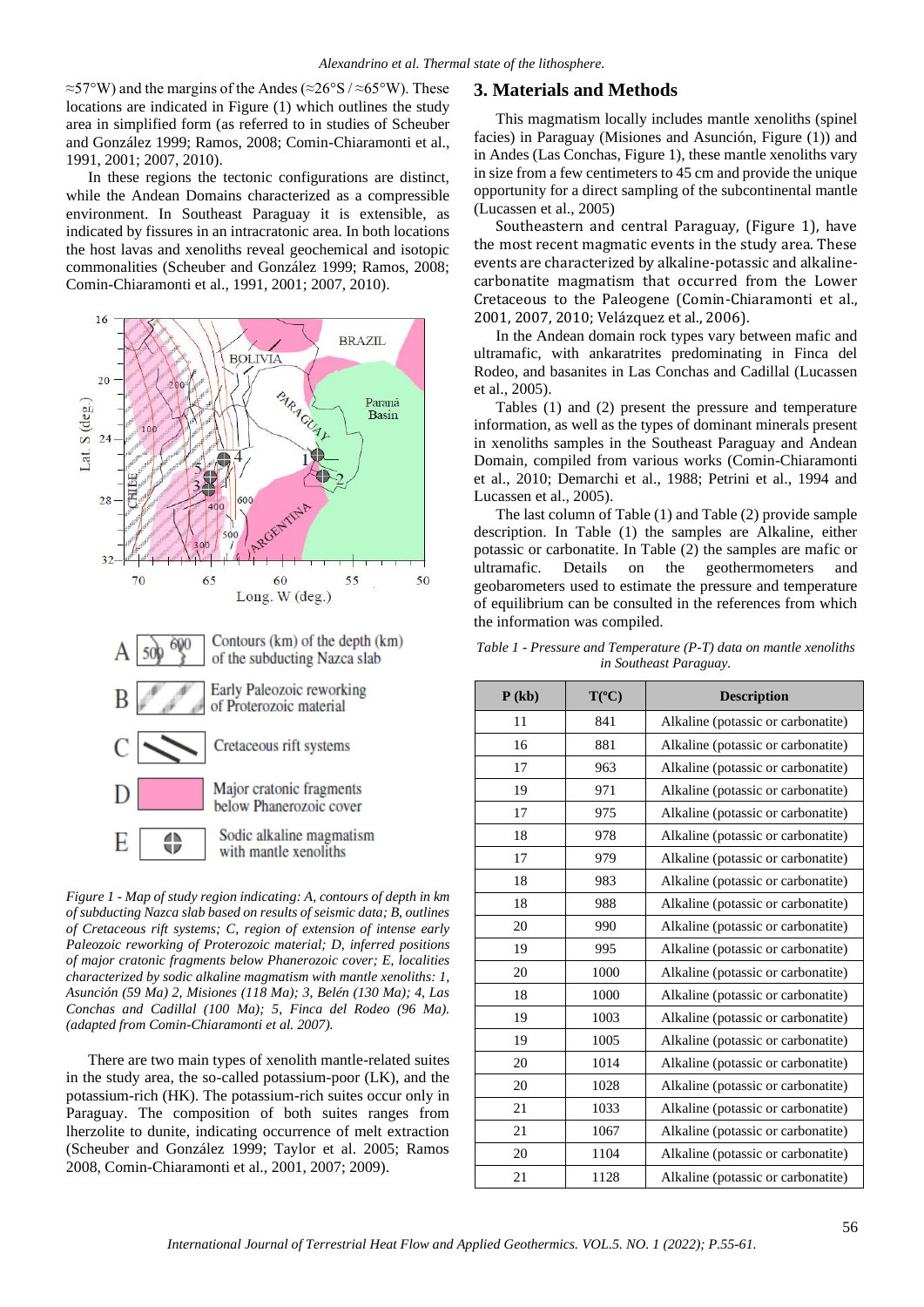| Table 2 - Pressure and Temperature (P-T) data on mantle xenoliths |
|-------------------------------------------------------------------|
| in the Andean Domain.                                             |

| P(kb) | $T(^{\circ}C)$ | <b>Description</b>   |  |  |
|-------|----------------|----------------------|--|--|
| 17    | 936            | Mafic and Ultramafic |  |  |
| 18    | 995            | Mafic and Ultramafic |  |  |
| 20    | 1053           | Mafic and Ultramafic |  |  |
| 20    | 1028           | Mafic and Ultramafic |  |  |
| 20    | 1020           | Mafic and Ultramafic |  |  |
| 20    | 1070           | Mafic and Ultramafic |  |  |
| 21    | 1052           | Mafic and Ultramafic |  |  |
| 21    | 1087           | Mafic and Ultramafic |  |  |
| 21    | 1067           | Mafic and Ultramafic |  |  |
| 21    | 1159           | Mafic and Ultramafic |  |  |
| 21    | 1119           | Mafic and Ultramafic |  |  |
| 22    | 1147           | Mafic and Ultramafic |  |  |
| 22    | 1109           | Mafic and Ultramafic |  |  |
| 22    | 1115           | Mafic and Ultramafic |  |  |
| 22    | 1160           | Mafic and Ultramafic |  |  |
| 23    | 1148           | Mafic and Ultramafic |  |  |
| 23    | 1126           | Mafic and Ultramafic |  |  |

## **4. Model Description**

According, with Dymshits et al., 2020, Greenfild et al., 2013, Harder and Russell, 2006, Artemieva and Mooney, 2001, Jaupart and Mareschal, 1999; and Russell and Kopylova (1999) among others in the lithosphere the main mode of heat transfer is conduction. Therefore, based on this physical concept, it is possible to develop models to estimate its thermal field based on the following geothermal parameters: heat flux, radiogenic heat production, thermal conductivity and temperature.

The model used in this work, shown in Figure (2), consists of two, and is similar to that proposed by Russell and Kopylova (1999); Harder and Russell, (2006); and Greenfild et al., (2013).



*Figure 2 - Schematic representation of model for conductive heat transfer in the crust and mantle lithosphere.*

In this figure, layer (1) represents the crust with it stop on the Earth's surface, where  $Z_0$  is considered zero, and the base on the top of mantle at the  $Z_M$  position. In this layer the radiogenic heat production  $A_0$  and the thermal conductivity  $\lambda_0$ are constant.  $T_0$  represents the temperature and  $q_0$  the heat flow, both evaluated at the surface.

The layer (2) represents the lithospheric mantle. The top of this region is indicted as the position of  $Z_M$  and its base at the position  $Z_A$ . The Moho's depth is  $Z_M$ , this way it also represents the crustal thickness. The radiogenic heat production  $A_M$  in layer (2) is assumed to be constant, but thermal conductivity  $\lambda(T)$  is a function of temperature, while B is the coefficient of variation of thermal conductivity with temperature.  $T_M$  and  $q_M$  are respectively the temperature and the heat flow at Moho's depth.

The position of  $Z_A$  physically represents the thickness of the thermal lithosphere, which is the domain of the lithosphere by definition, where the current main mode of heat transfer is by conduction. In this position the temperature  $T_A$  has a value of approximately 1300 $^{\circ}$ C and  $q_A$  represents heat flow from the asthenosphere.

Based on the schematic representation presented in Figure (2) we can formulate the temperature distribution in the lithosphere for the layers (1) and (2) from the one-dimensional equation of heat in permanent regime.

In these conditions equation (1a) can be considered as representative of the thermal field for layer (1). The equation (1b) and (1c) are the contour conditions. In this layer the thermal conductivity and the radiogenic heat production are assumed to be constant.

$$
\frac{d^2T_1}{dZ^2} = -\frac{A_0}{\lambda_0} \quad Z_0 < Z < Z_M \qquad (1a)
$$

$$
T_1(Z = Z_0) = T_0 \tag{1b}
$$

$$
T_1(Z = Z_M) = T_M \tag{1c}
$$

Where  $T_1$  represents the temperature and the other variables are those are those informed previously. The solution to the boundary value problem described by equations (1a) to (1c) is the one described in equation (1d). Equation (1d) describes the temperature distribution for the layer (1).

$$
T_1(Z) = -\frac{A_0}{2\lambda_0} Z^2 + \left[ \left( \frac{T_M - T_0}{Z_M} \right) + \frac{A_0}{2\lambda_0} Z_M \right] Z + T_0 \tag{1d}
$$

Equation (2a) refers to the formulation for layer (2), where  $T<sub>2</sub>$  represents the temperature in this layer. The equations (2b) and (2c) specify the boundary conditions, while equation (2d) indicates the form of variation of thermal conductivity with temperature. The radiogenic heat production in this layer is assumed to be constant, the other variables are as previously informed.

$$
\frac{d}{dZ}\left[\lambda(T_2)\frac{dT_2}{dZ}\right] = -A_M \qquad Z_M < Z < Z_A (2a)
$$

$$
T_2(Z = Z_M) = T_M \qquad (2b)
$$

$$
\lambda(T_2)\frac{dT_2}{dZ} = q_M \qquad (2c)
$$

$$
\lambda(T_2) = \lambda_0 \big( 1 + BT_2 \big) \qquad (2d)
$$

*International Journal of Terrestrial Heat Flow and Applied Geothermics. VOL.5. NO. 1 (2022); P.55-61.*

57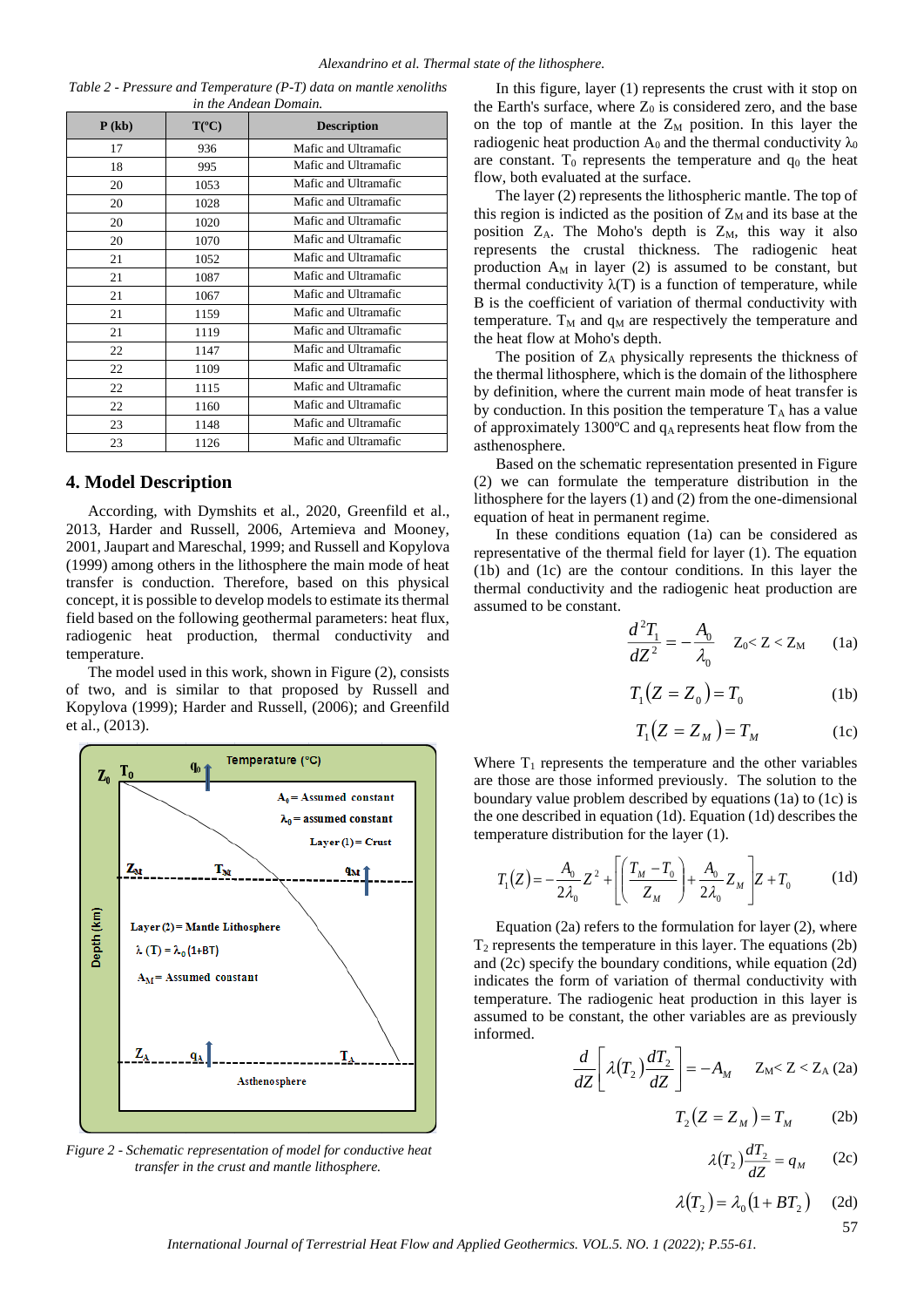Equation (2e), shows the solution for the temperature distribution for layer (2).

$$
T_2(Z) = \frac{q_M}{\lambda_0} (Z - Z_M) - \frac{A_M}{2\lambda_0} (Z - Z_M)^2 -
$$
 (1d), thus obtaining equation (3).  

$$
\frac{B}{2} [T_2(Z) - T_M]^2 + T_M
$$
 
$$
\frac{dT_1}{dZ}(Z) = -\frac{A_0}{\lambda_0} Z + \left[ \left( \frac{dT_1}{Z} \right) - \frac{F_2}{2\lambda_0} \right]
$$

The solution of equation (1) was obtained by applying conventional methods for solving differential equations, already the equation (2) was solved by applying Kirchhoff Transform to remove nonlinearity and consequently transform the nonlinear problem into a linear one (For details see Özisik, 1980). This technique was used by Dipple and Kopylova (2000) and Russel et al., (2001) to determine the production and flow of heat in the region of Slave Craton. Canada. Alexandrino and Hamza (2008) used this technique to estimate the thermal field of the Brazilian geological province of San Francisco.

# **5. Methodology to estimate the geothermal parameters.**

In order to use the model proposed in this work is necessary to know some initial conditions. This information is given in Table (3) where  $T_0$  is the average annual surface temperature of the study area. Thermal conductivity  $\lambda_0$  and density ρ have similar values to those used by Russell and Kopylova (1999), Harder and Russell (2006), and Greenfield et al., (2013). According to Rivadeneyra-Vera et al., (2019) the thickness of the crust in the region varies between 35 to 40 km. Therefore, we assume the average value of 37 km as the characteristic of the crustal thickness of the region.

|                                                   | <b>Lithospheric Layers</b> |               |  |
|---------------------------------------------------|----------------------------|---------------|--|
| <b>Parameters</b>                                 | Crust                      | <b>Mantle</b> |  |
| $T_0$ (°C)                                        | 10                         |               |  |
| $Z_M$ (km)                                        | 37                         |               |  |
| $\lambda_0$ (W m <sup>-1</sup> °C <sup>-1</sup> ) | 2.5                        | 3.0           |  |
| $\rho$ (kg m <sup>-3</sup> )                      | 2700                       | 3300          |  |

*Table 3 - Physical parameters used in the model.*

In the following sections we describe the sequential process to estimate the geothermal parameters of interest.

#### **5.1- Geothermal parameters at Moho depth**

To estimate the geothermal parameters at the depth of Moho such as temperature  $T_M$ , heat flow  $q_M$  and radiogenic heat production  $A_M$ . For the coefficient of variation of thermal conductivity with temperature B at the depth of Moho we use the pressure and temperature balance data described in tables (1), (2), (3), the physical parameters described in table (4) and equation (4) to form a system of equations.

This system of equations formed from temperature and pressure balance data allowed us to estimate  $T_M$ ,  $q_M$ ,  $A_M$  and B at Moho depth using appropriate numerical methods. In this work we used the RNLIN routine available in IMSL. The RNLIN routine uses a modified Levenberg-Marquardt method.

#### **5.2 - Radiogenic heat production in the surface A0.**

To estimate heat production at the surface we use equation

$$
\frac{dT_1}{dZ}(Z) = -\frac{A_0}{\lambda_0} Z + \left[ \left( \frac{T_M - T_0}{Z_M} \right) + \frac{A_0}{2\lambda_0} Z_M \right]
$$
(3)

We multiply equation (3) by  $\lambda_0$  and then evaluate it at position  $Z=Z_M$ . Following this procedure, we arrive at equation (4b) and thus can estimate  $A_0$ .

$$
\lambda_0 \frac{dT_1}{dZ}\bigg|_{Z=Z_M} = -\frac{\lambda_0 A_0}{\lambda_0} Z + \lambda_0 \left[ \left( \frac{T_M - T_0}{Z_M} \right) + \frac{A_0}{2\lambda_0} Z_M \right]
$$
(4a)

$$
A_0 = \frac{2}{Z_M} \left[ \lambda_0 \left( \frac{T_M - T_0}{Z_M} \right) - q_M \right] \tag{4b}
$$

#### **5.3 - Geothermal heat flow at the surface q0**.

To estimate the value of the heat flux at the surface, we first need to multiply eq. (3) by  $\lambda_0$ , and then evaluate it at the position.  $Z=Z_0=0$ , to obtain the value of the heat flow at the surface.

$$
\lambda_0 \frac{dT_1}{dZ}\bigg|_{Z=Z_0} = -\frac{\lambda_0 A_0}{\lambda_0} Z + \lambda_0 \left[ \left( \frac{T_M - T_0}{Z_M} \right) + \frac{A_0}{2\lambda_0} Z_M \right]
$$
 (5a)

$$
q_0 = \left[\frac{\lambda_0 (T_M - T_0)}{Z_M} + \left(\frac{A_0 Z_M}{2}\right)\right]
$$
 (5b)

# **6. Results and Discussion**

Tables (4) and (5) present the results of geothermal parameter estimates. The values of the coefficient of variation of thermal conductivity with temperature and radiogenic heat production in all provinces are compatible with those expected for these parameters (Jaupart and Mareschal, 1999; Kukkonen and Peltonen, 1999; Russell et al., 2001; Artemieva and Mooney, 2001; Dymshits et al., 2020).

*Table 4 - Synthesis of model results for geothermal parameters for Southeastern Paraguay.*

|                            | <b>Estimated value</b> |              |             |           |
|----------------------------|------------------------|--------------|-------------|-----------|
| <b>Parameters</b>          | Lowe<br>r              | <b>Upper</b> | <b>Best</b> | 土         |
| $T_M$ (°C)                 | 764                    | 845          | 805         | 41        |
| $q_0$ (mWm <sup>-2</sup> ) | 79                     | 90           | 86          | 6         |
| $q_M$ (mWm <sup>-2</sup> ) | 17                     | 28           | 21          | 6         |
| $A_0 (\mu W m^{-3})$       | 1.5                    | 2.0          | 1.8         | 0.2       |
| $A_M$ ( $\mu Wm^{-3}$ )    | 3.5E-03                | $1.9E-02$    | $6.0E-03$   | 7.8E-03   |
| $B(W m^{-1} C^{-2})$       | 1.5E-04                | $1.4E-04$    | 1.8E-04     | $5.0E-06$ |
| $Z_A$ (km)                 | 146                    | 99           | 120         | 24        |

In Southeast Paraguay (see Table - 4) the measured heat flow varies from 79 to 90 mWm<sup>-2</sup>, and the estimated radiogenic heat value is  $1.8 \mu Wm^{-3}$  at the surface. At Moho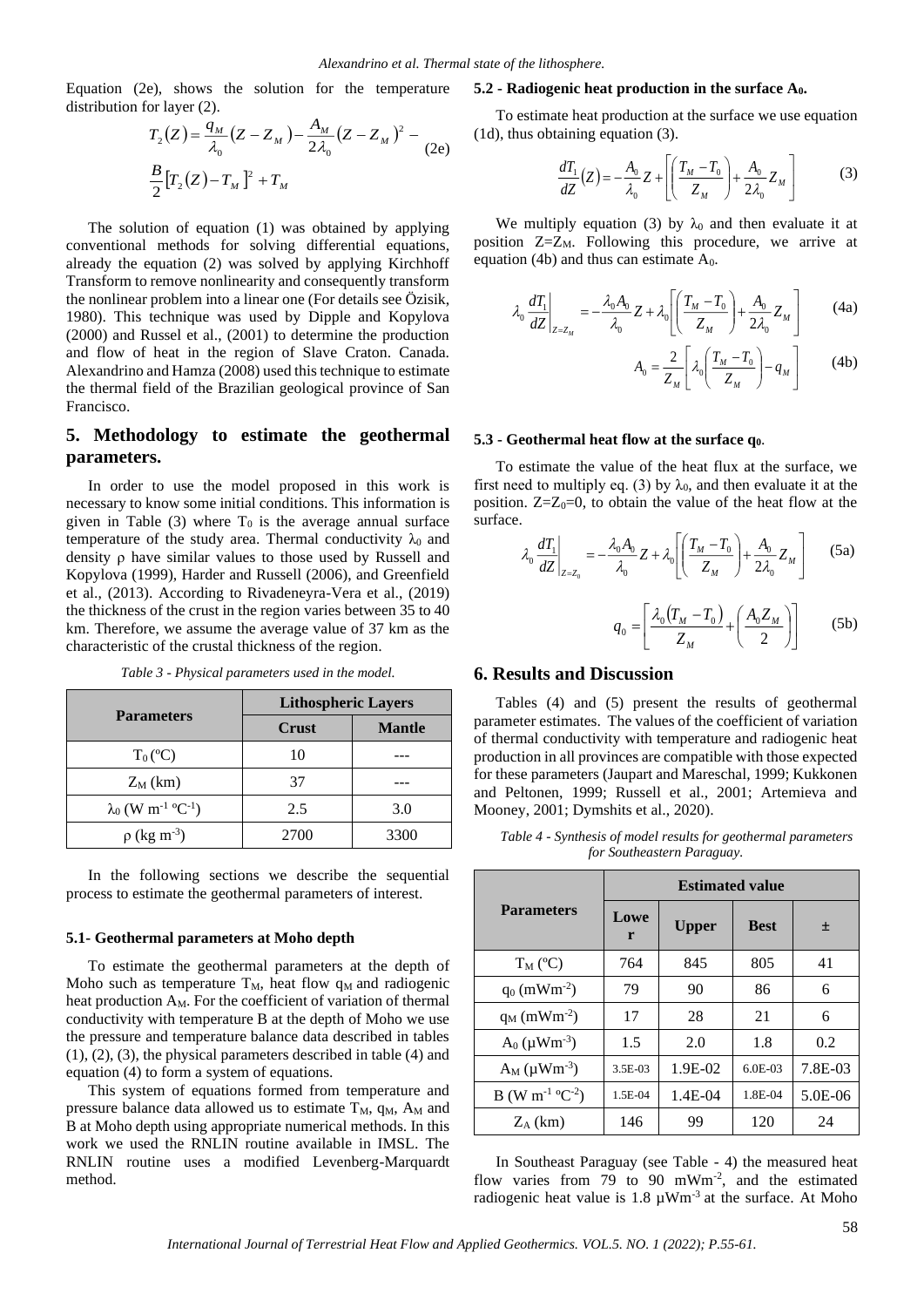depth the temperature and the heat flow have average values of 805ºC and 21 mWm-2 respectively and 117 km is the value of the thermal thickness of that region.

For the Andean Domain (Table (5)) the estimated heat flow value at the surface is between  $67$  to  $76$  mWm<sup>-2</sup>. At Moho depth the parameters vary as follows: temperature between 876 to 694 ºC and heat flow from 29 to 38 mWm-2 . The average thermal thickness estimated for the province is 86 km, and the estimated surface radiogenic heat production value was  $1.8 \mu Wm^{-3}$ .

| <b>Parameter</b>                        | <b>Estimates</b> |              |             |         |
|-----------------------------------------|------------------|--------------|-------------|---------|
|                                         | Lower            | <b>Upper</b> | <b>Best</b> | 士       |
| $T_M$ (°C)                              | 694              | 876          | 785         | 91      |
| $q_0$ (mWm <sup>-2</sup> )              | 67               | 76           | 72          | 5       |
| $q_M$ (mWm <sup>-2</sup> )              | 29               | 38           | 33          | 5       |
| $A_0$ ( $\mu Wm^{-3}$ )                 | 1.1              | 0.9          | 1.0         | 0.1     |
| $A_M$ (µ $Wm^{-3}$ )                    | $1.0E-03$        | 3.0E-03      | $2.0E-03$   | 1.0E-03 |
| B (W m <sup>-1</sup> °C <sup>-2</sup> ) | 1.0E-04          | $2.0E - 04$  | 1.1E-04     | 5.0E-05 |
| $Z_A$ (km)                              | 102              | 72           | 86          | 14      |

*Table 5 - Synthesis of model results for geothermal parameters of the Andean Domain.*

Figures (3) to (4) show the results of the temperature distribution. These figures illustrate the maximum and minimum values of the modelled temperature profiles, as well as the observed data.



*Figure 3 - temperature distribution of the Southeast Paraguay, red line represents the upper limits, blue line the lower limit and black line the best fit. The limits were established with 95% confidence. Gray dotted line represents the isotherm of 1300 ºC and the green dots are the observed data.*

The uncertainties in the estimates of the magnitudes listed in Tables (4) and (5) come from a number of sources, including uncertainties of  $Z_M$  crustal thickness, pressure, temperature and composition of the xenoliths samples listed in tables (1) and (2) and the value of thermal conductivity  $\lambda_0$ .

To minimize these problems a model of radiogenic heat production and constant thermal conductivity in the crust (layer 1 of Figure 2) and constant heat production in the lithospheric mantle (layer 2 of Figure 2) were chosen in order to reduce the number of variables in the model and consequently obtain more robust results.

Because the value of temperature at the Moho's depth  $T_M$ is associated with crustal thickness, and the value of heat flow at the Moho's depth  $q_M$  is associated with the value of thermal conductivity, all cases were simulated considering  $Z_M = 37$  km and  $\lambda_0 = 3.0$  W m<sup>-1</sup> °C<sup>-1</sup> in the lithospheric mantle (layer 2, Figure 3). Therefore, the quantities  $T_M$  and  $q_M$  (equation 4), are influenced only by the production of  $A_M$  radiogenic heat and the coefficient of variation of thermal conductivity B. In relation the production of radiogenic heat in the mantle, the global data indicates that the values of this parameter are in the range of  $10^{-6}$  < A<sub>M</sub> < 0.06  $\mu$ Wm<sup>-3</sup>. This represents a variation of  $\pm$  5.0 °C in the temperature value T<sub>M</sub> and  $\pm$  2.0 Wm<sup>-2</sup> in the value of the heat flow q<sub>M</sub>.



*Figure 4 - temperature distribution of the Andean Domain, red line represents the upper limits, blue line the lower limit and black line the best fit. The limits were established with 95% confidence. Gray dotted line represents the isotherm of 1300 ºC and the green dots are the observed data.*

The parameter B, according to Kukkonen and Jõeleht, 1995; Seipold, 1998; Jaupart and Mareschal, 1999; Artemieva and Mooney et al., 2001, in the lithospheric mantle their typical values are between  $1x10^{-4} < B < 5x10^{-4}$  Wm<sup>-1o</sup>C<sup>-2</sup>, which causes a variation of  $\pm$  15°C in the T<sub>M</sub> value and in the flow of heat  $q_M$  this variation is around  $\pm$  4.0 mWm<sup>-2</sup>.

Figure (5) shows that using the strategy of fixing  $Z_M$  and  $\lambda_0$  refine the values of A<sub>M</sub> and B within the range of expected values for these quantities. It was possible to estimate the variables in equation (4)  $T_M$ ,  $A_M$ ,  $q_M$ , and B in order to obtain the difference between  $T_{OBS}$  and  $T_{MODE}$  within the range of uncertainties of the geothermobarometer.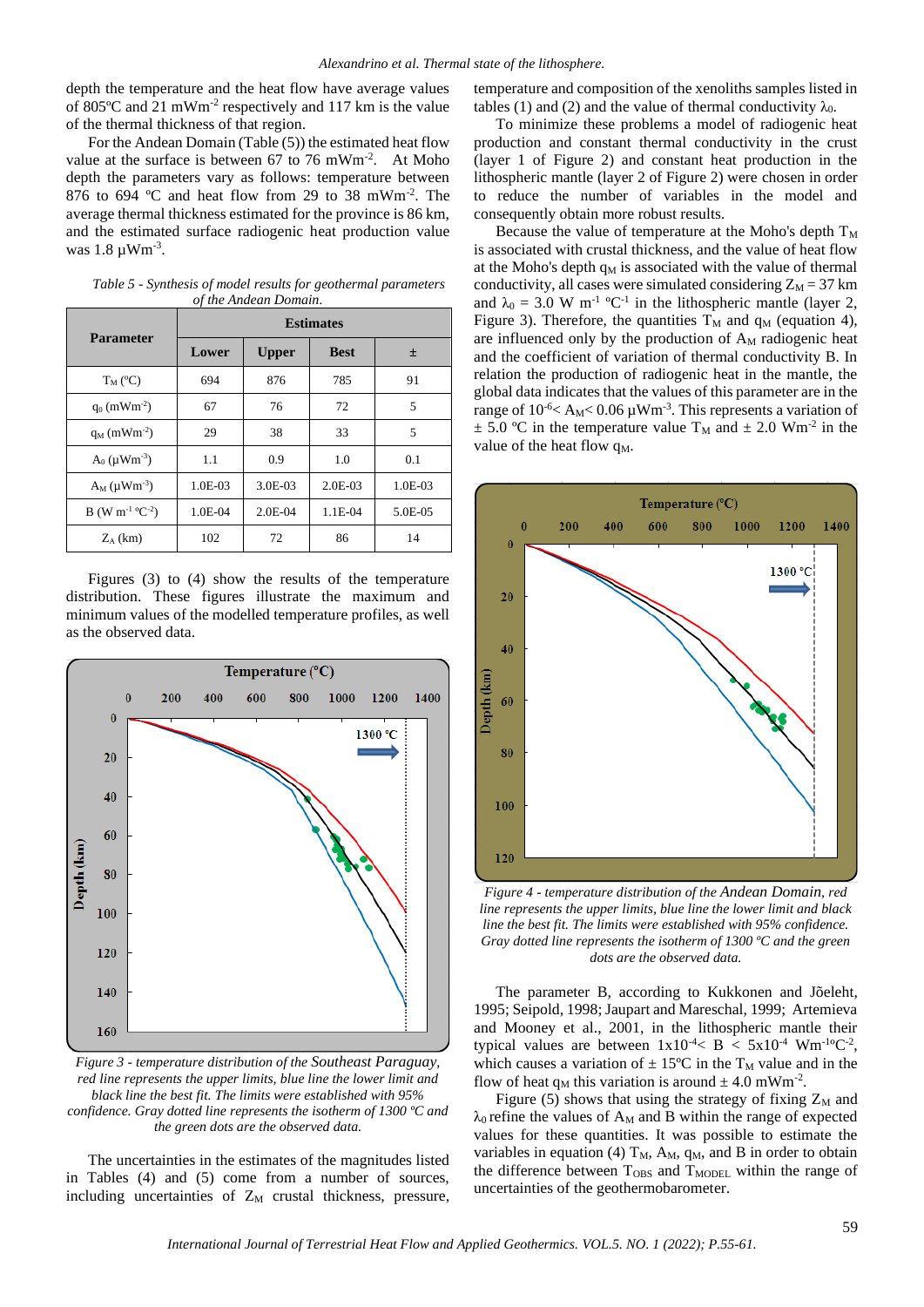The other constraint used to solve equation (4) was to establish a difference between the observed temperature T<sub>OBS</sub> and  $T_{MODE}$  below or equal to 20°C. This value was chosen due to the uncertainty in the thermo-barometry calibration estimated at  $\pm 20$  °C and  $\pm 0.3$  GPa for the geothermometer proposed by Brey and Kohler, 1990.



*Figure 5 - Residue (difference between observed and modelled temperature) versus observed temperature. The residues are less than 15 ºC.*

Imposing these restrictions, we obtain a good quality of adjustment, as can be verified by the analysis of Figure (6) where we can observe a strong correlation between the observed data and that predicted by the model.



*Figure 6 - Relationship between observed and modelled data. The value of R<sup>2</sup> shows strong correlation.*

## **7. Conclusions**

The value of heat flow at the surface is similar to that estimated by Vieira and Hamza (2019), Cardoso et al., (2010), Hamza and Muñoz (1996). This agreement was considered as relevant information for validation of the model.

The values of radiogenic heat production and the parameter for variation of thermal conductivity at Moho depth

are within the expected range. Hence, we may consider that the model presents coherent results, which indicate the validity of the model when more accurate data are available.

The heat flux estimated for the southeastern Paraguay (86 $\pm$ 6 mWm<sup>-2</sup>) is higher than that for the Andean domain (72 $\pm$  $mWm^{-2}$ ).

This result is in agreement with differences in geological ages between these sites, since the age value for Paraguayan region is approximately 20% lower than that for the Andean one.

## **8. Acknowledgments**

Revision of this manuscript benefited from comments by the editorial board of JTHFA.

#### **References**

- Alexandrino, C.H., Hamza, V.M., 2008, Estimates of heat flow and heat production and a thermal model of the São Francisco Cráton. [International Journal of Earth](http://www.ingentaconnect.com/content/klu/531;jsessionid=at92032kh9qoi.alice)  [Sciences,](http://www.ingentaconnect.com/content/klu/531;jsessionid=at92032kh9qoi.alice) Volume 97, Number 2, April 2008, pp. 289- 306.
- Artemieva, I.M. and Mooney, W.D., Thermal Thickness and Evolution of Precambrian Lithosphere: A Global Study, *J. Geophys. Res.*, 2001, vol. 106, no. B8, pp. 16387–16144.
- Aulbach, S.; Griffin, W.L.; O'reilly, S.Y.; McCandless, T.E. Genesis and evolution of the lithospheric mantle beneath the Buffalo Head Terrane, Alberta (Canada). Lithos 2004, 77, 413–451.
- Brey, G., Köhler, T. 1990. Geo-thermo-barometry in fourphase lherzolites II. New thermo-barometers, and practical assessment of existing thermo-barometers. Journal of Petrology, 31(6): 1353–1378. doi:10.1093/petrology/31.6.1353.
- Christophe Michaut, Claude Jaupart, D. R. Bell. Transient geotherms in Archean continental lithosphere: New constraints on thickness and heat production of the subcontinental lithospheric mantle. Journal of Geophysical Research: Solid Earth, American Geophysical Union, 2007, 10.1029/2006JB004464. insu-01289160.
- Comin-Chiaramonti, P., Lucassen, F., Girardi, V. A. V., De Min, A., Gomes, C. B. (2010) Lavas and their mantle xenoliths from intracratonic Eastern Paraguay (South America Platform) and Andean Domain, NW-Argentina: a comparative review. *Mineralogy and Petrology*, 98 (1). 143-165 [doi:10.1007/s00710-009-](https://doi.org/10.1007/s00710-009-0061-6) [0061-6.](https://doi.org/10.1007/s00710-009-0061-6)
- Comin-Chiaramonti P, Marzoli A, Gomes CB et al (2007) Origin of Post-Paleozoic magmatism in Eastern Paraguay. In: RG Foulger and DM Judy (eds) The origin of melting anomalies. Geological Society of America, Special Paper 430, pp. 603–633.
- Comin-Chiaramonti P, Princivalle F, Girardi VAA, Gomes CB, Laurora A, Zanetti F (2001) Mantle xenoliths from Ñemby, Eastern Paraguay: O-Sr-Nd isotopes, trace elements and crystal chemistry of hosted clinopyroxenes. Periodico di Mineralogia 70:205–230.
- Comin-Chiaramonti P, Civetta L, Petrini R, Piccirillo EM, Bellieni G, Censi P, Bitschene P, Demarchi G, De Min A, Gomes CB, Castillo AMC, Velázquez JC (1991) Cenozoic nephelinitic magmatism in Eastern Paraguay: